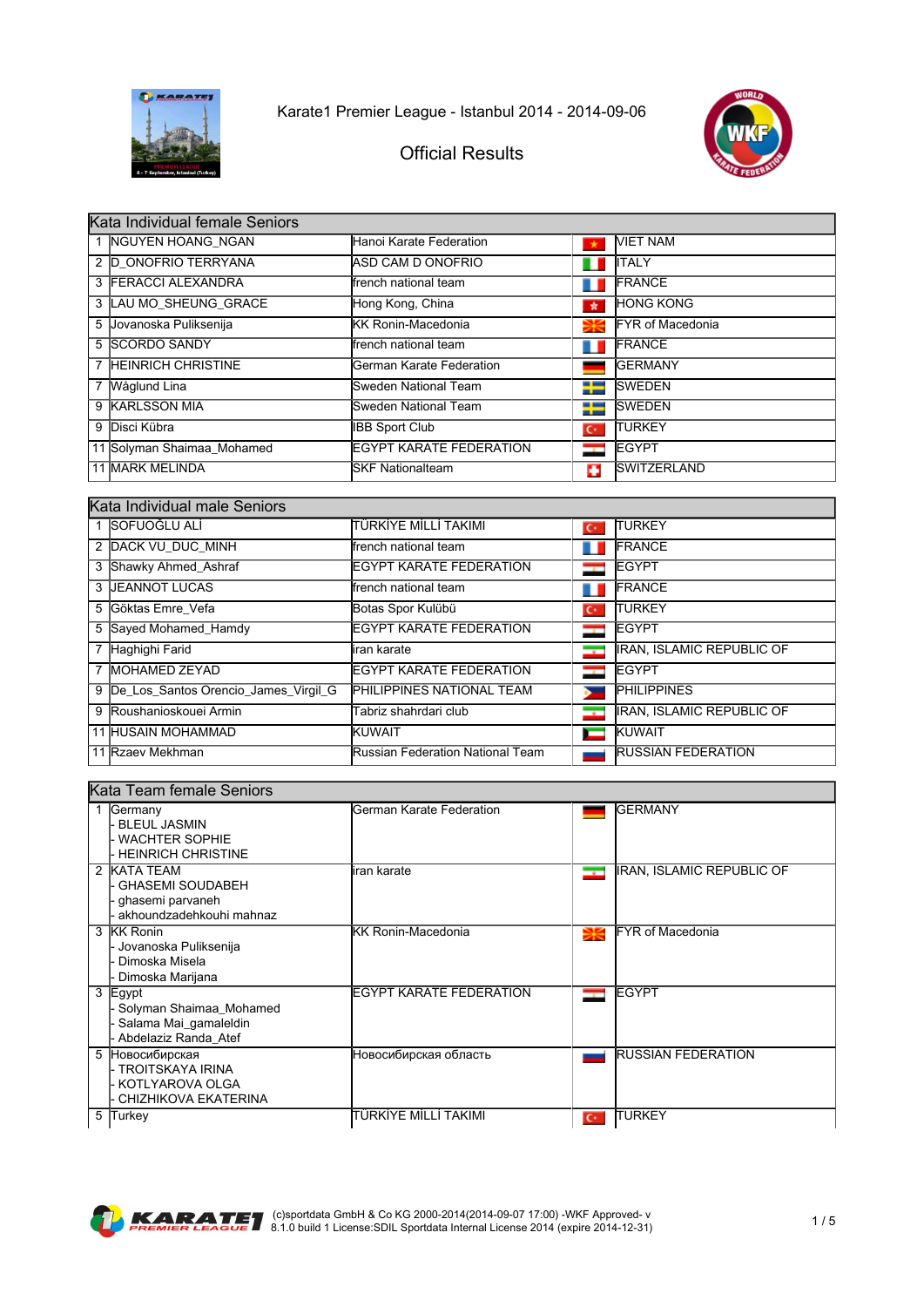

Official Results



| <b>BOZAN DİLARA</b><br><b>SAHİN GİZEM</b><br>KÜSMÜS RABİA                               |                                |                          |                                  |  |  |  |
|-----------------------------------------------------------------------------------------|--------------------------------|--------------------------|----------------------------------|--|--|--|
| Kata Team male Seniors                                                                  |                                |                          |                                  |  |  |  |
| 1 Turkey<br><b>DUMAN ORCUN</b><br><b>CALISKAN ARSLAN</b><br>SOFUOĞLU ALİ                | TÜRKİYE MİLLİ TAKIMI           | $C^*$                    | ITURKEY                          |  |  |  |
| 2 Tabriz<br>Shaahin Ahad<br>Roushanioskouei Armin<br>Mohamad_khanloo Farzad             | Tabriz shahrdari club          | $\overline{\phantom{a}}$ | <b>IRAN, ISLAMIC REPUBLIC OF</b> |  |  |  |
| 3 FRANCE<br>DACK VU DUC MINH<br><b>GEOFFRAY WILLIAM</b><br><b>MARTORANA REMI</b>        | ffrench national team          | ш                        | <b>FRANCE</b>                    |  |  |  |
| 3 Egypt<br>Shawky Ahmed_Ashraf<br>Sayed Mohamed_Hamdy<br>MOHAMED ZEYAD                  | <b>EGYPT KARATE FEDERATION</b> | --                       | <b>EGYPT</b>                     |  |  |  |
| 5 Kuwait<br>- HUSAIN MOHAMMAD<br>ABDULHUSAIN SAYED MOHAMMAD<br>ABDULHUSAIN SAIED SALMAN | <b>KUWAIT</b>                  | $\overline{\phantom{a}}$ | KUWAIT                           |  |  |  |
| 5<br>Turkey<br>SELMAN FATİH_SADULLAH<br>ÖZTÜRK MUHAMMET_EMRE<br>ORUÇ YAVUZ_SELİM        | TÜRKİYE MİLLİ TAKIMI           | $C^*$                    | <b>TURKEY</b>                    |  |  |  |
| 7 kata team<br>ghasemi behnam<br>HOSSEINI SEYEDJAMSHID<br>KHODASHENASMAMGHANI REZA      | iran karate                    | <u>est</u>               | <b>IRAN, ISLAMIC REPUBLIC OF</b> |  |  |  |

| Kumite Individual female Seniors +68 |                              |                                        |                |                                  |
|--------------------------------------|------------------------------|----------------------------------------|----------------|----------------------------------|
|                                      | 1 Ibrahim Aia nabil          | <b>IEGYPT KARATE FEDERATION</b>        |                | <b>EGYPT</b>                     |
|                                      | 2 Alsayed Shaymaa_Mohamed    | <b>IEGYPT KARATE FEDERATION</b>        |                | <b>EGYPT</b>                     |
|                                      | 3 Echever Valeria            | <b>IECUADOR</b>                        |                | <b>ECUADOR</b>                   |
|                                      | 3 Abbasali Hamideh           | liran karate                           | $\bullet$      | <b>IRAN, ISLAMIC REPUBLIC OF</b> |
|                                      | 5 AVCU MUCESSEM BUSE         | İTÜRKİYE MİLLİ TAKIMI                  | $\overline{C}$ | ITURKEY                          |
|                                      | 5 HOCAOGLU MELTEM            | İTÜRKİYE MİLLİ TAKIMI                  | ю              | ITURKEY                          |
|                                      | 7 JENSEN DINA SOPHY YEHOSHUA | Nationalteam Denmark                   | ₩              | <b>DENMARK</b>                   |
|                                      | 7 Yılmazlar Sena             | Kocaeli gençlik hizmetleri spor kulübü | $C^*$          | ITURKEY                          |
|                                      | 9 Ilastrebova Ganna          | Ukrainian Karate Federation            |                | <b>UKRAINE</b>                   |

| Kumite Individual female Seniors -50 |                                      |                |                  |  |
|--------------------------------------|--------------------------------------|----------------|------------------|--|
| 1 OZCELIK SERAP                      | İTÜRKİYE MİLLİ TAKIMI                | $\overline{C}$ | <b>TURKEY</b>    |  |
| 2 Rashed Areeg_said                  | <b>IEGYPT KARATE FEDERATION</b>      |                | <b>IEGYPT</b>    |  |
| 3 COTE ROXANNE                       | Team Canada                          | v.             | <b>CANADA</b>    |  |
| 3 TSANG YEE TING                     | Hong Kong, China                     | $\star$        | <b>HONG KONG</b> |  |
| 5 Molnár Réka                        | Hungarian Karate Federation          |                | <b>HUNGARY</b>   |  |
| 5 Virk Jusleen                       | Team Canada                          | 1÷i            | <b>CANADA</b>    |  |
| 7 <i>Nildirimer Asuner</i>           | lDüzce Team                          | $\mathbf{C}^*$ | <b>TURKEY</b>    |  |
| 7 KRYVA KATERYNA                     | <b>I</b> Ukrainian Karate Federation |                | <b>IUKRAINE</b>  |  |
| 9 MARCHUK DARYNA                     | Ukrainian Karate Federation          |                | <b>IUKRAINE</b>  |  |



Kumite Individual female Seniors -50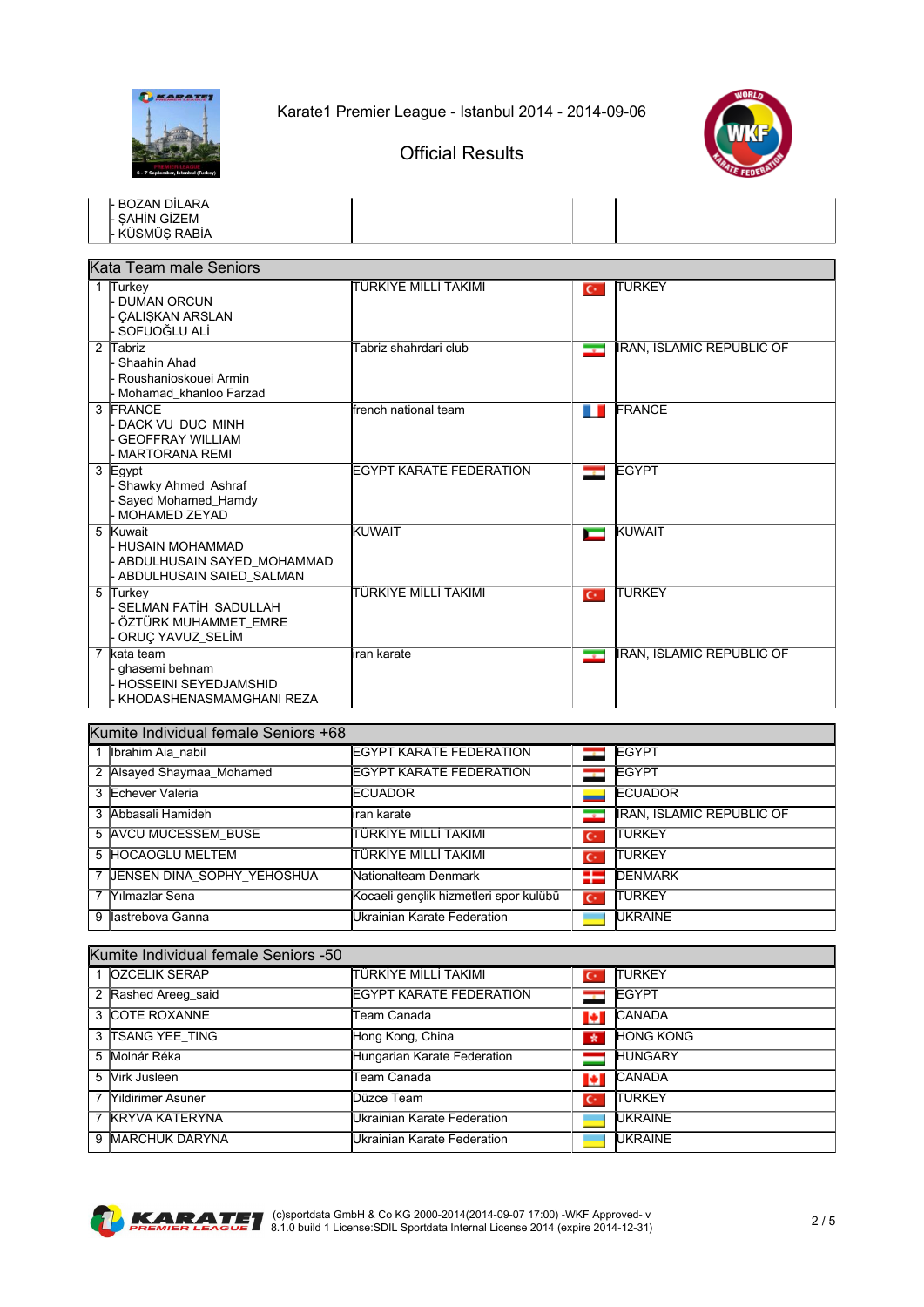



| 9 KHALIL MARWA KASSEM SAYED                           | <b>IEGYPT KARATE FEDERATION</b> | <b>IEGYPT</b>                |
|-------------------------------------------------------|---------------------------------|------------------------------|
|                                                       |                                 |                              |
| Kumite Individual female Seniors -55                  |                                 |                              |
| 1 KOBAYASHI MIKI                                      | Uapan Karatedo Federation       | <b>UAPAN</b>                 |
| $\Omega$ $\Omega$ $\Omega$ $\Omega$ $\Omega$ $\Omega$ | FOVOT KADATE EFBEBATION         | $I$ $\Gamma$ $\cap$ $\Gamma$ |

| 2 Attia Yassmin         | <b>IEGYPT KARATE FEDERATION</b> |                | <b>IEGYPT</b>     |
|-------------------------|---------------------------------|----------------|-------------------|
| 3 Warling Jennifer      | Luxembourg National Team        |                | <b>LUXEMBOURG</b> |
| 3 AHMED FATMA EHAB      | <b>IEGYPT KARATE FEDERATION</b> |                | <b>IEGYPT</b>     |
| 5 Bitsch Jana           | German Karate Federation        |                | <b>IGERMANY</b>   |
| 5 Hyvärinen Johanna     | Karate Team Finland             |                | FINLAND           |
| 7 MA MAN SUM            | Hong Kong, China                | $\star$        | <b>HONG KONG</b>  |
| 7 Vangelova Silvia      | Bulgaria                        |                | <b>BULGARIA</b>   |
| 9 KOVACEVIC JELENA      | <b>CROATIAN KARATE UNION</b>    | در             | <b>CROATIA</b>    |
| 9 Caliskan Yagmur Filiz | <b>IBB Sport Club</b>           | $\mathbf{C}^*$ | <b>ITURKEY</b>    |

| Kumite Individual female Seniors -61 |                                                             |                          |                  |  |
|--------------------------------------|-------------------------------------------------------------|--------------------------|------------------|--|
| 1 FORCELLA NICOLE                    | A.s.d. Olimpia Karate Bergamo                               | Ш                        | <b>ITALY</b>     |  |
| 2 lotfy Giana Mohamed                | <b>IEGYPT KARATE FEDERATION</b>                             |                          | <b>EGYPT</b>     |  |
| 3 <b>ISEROGINA ANITA</b>             | Ukrainian Karate Federation                                 |                          | <b>IUKRAINE</b>  |  |
| 3 DAGHER NADA KHAMIS                 | <b>IEGYPT KARATE FEDERATION</b>                             | $\overline{\phantom{a}}$ | <b>IEGYPT</b>    |  |
| 5 ARONEN EMMA                        | Finnish national team                                       |                          | <b>FINLAND</b>   |  |
| 5 Saruhan Hiranur                    | lDüzce Team                                                 | $\mathbf{C}^*$           | <b>ITURKEY</b>   |  |
| 7 Sengel Merve                       | lDüzce Team                                                 | $\mathbf{C}^*$           | <b>ITURKEY</b>   |  |
| 7 Sperner Silvia                     | German Karate Federation                                    |                          | <b>IGERMANY</b>  |  |
| 9 Choi Wan Yu                        | Hong Kong, China                                            | $\star$                  | <b>HONG KONG</b> |  |
| 9 Cavdar Büsra Adile                 | <b>l</b> Kusadasi Altin Güvercin Genclik Ve<br>lSpor Kulübü | $\overline{C}$           | <b>TURKEY</b>    |  |

|   | Kumite Individual female Seniors -68 |                                 |                          |                                  |  |
|---|--------------------------------------|---------------------------------|--------------------------|----------------------------------|--|
|   | 1 Reda Fatma Alzahraa                | <b>IEGYPT KARATE FEDERATION</b> |                          | <b>IEGYPT</b>                    |  |
|   | 2 BUCHINGER ALISA                    | Österreichischer Karatebund     |                          | <b>AUSTRIA</b>                   |  |
|   | 3 ISOMEYA KAYO                       | Japan Karatedo Federation       | ٠                        | <b>UAPAN</b>                     |  |
|   | 3 GHARIB YASMINE                     | <b>IEGYPT KARATE FEDERATION</b> | $-$                      | <b>EGYPT</b>                     |  |
|   | 5 SELTER SINA                        | Bunkai Haren                    |                          | <b>GERMANY</b>                   |  |
|   | 5 Zangeneh Karkooti Pegah            | liran karate                    | $\overline{\phantom{a}}$ | <b>IRAN, ISLAMIC REPUBLIC OF</b> |  |
|   | 7 REZAJEVA VIKTORIJA                 | Baltijas Karate Club            |                          | <b>LATVIA</b>                    |  |
|   | 7 COBAN MERVE                        | İTÜRKİYE MİLLİ TAKIMI           | $\mathbf{C}^*$           | <b>ITURKEY</b>                   |  |
| 9 | BARBOSA BRAGA LARISSA                | Brazilian Karate Confederation  | $\bullet$                | <b>BRAZIL</b>                    |  |
| 9 | Pedersen Katrine                     | Ishoej Karate Klub              | ≔                        | <b>DENMARK</b>                   |  |

| Kumite Individual male Seniors +84 |                                 |                |                                  |  |  |
|------------------------------------|---------------------------------|----------------|----------------------------------|--|--|
| Ganizadeh Sajad                    | iran karate                     | ⇁              | <b>IRAN, ISLAMIC REPUBLIC OF</b> |  |  |
| 2 ERKAN ENES                       | İTÜRKİYE MİLLİ TAKIMI           | $\mathbf{C}^*$ | <b>TURKEY</b>                    |  |  |
| 3 ELASFAR AHMED                    | EGYPT KARATE FEDERATION         |                | <b>IEGYPT</b>                    |  |  |
| 3 Mansour Osama                    | <b>IEGYPT KARATE FEDERATION</b> |                | <b>IEGYPT</b>                    |  |  |
| 5 KAPTAN RIDVAN                    | İTÜRKİYE MİLLİ TAKIMI           | $\overline{C}$ | <b>TURKEY</b>                    |  |  |
| 5 Soltanian Peiman                 | iran karate                     | −              | <b>IRAN, ISLAMIC REPUBLIC OF</b> |  |  |
| 7 ATAMOV SHAHIN                    | National Karate Federation      |                | <b>AZERBAIJAN</b>                |  |  |

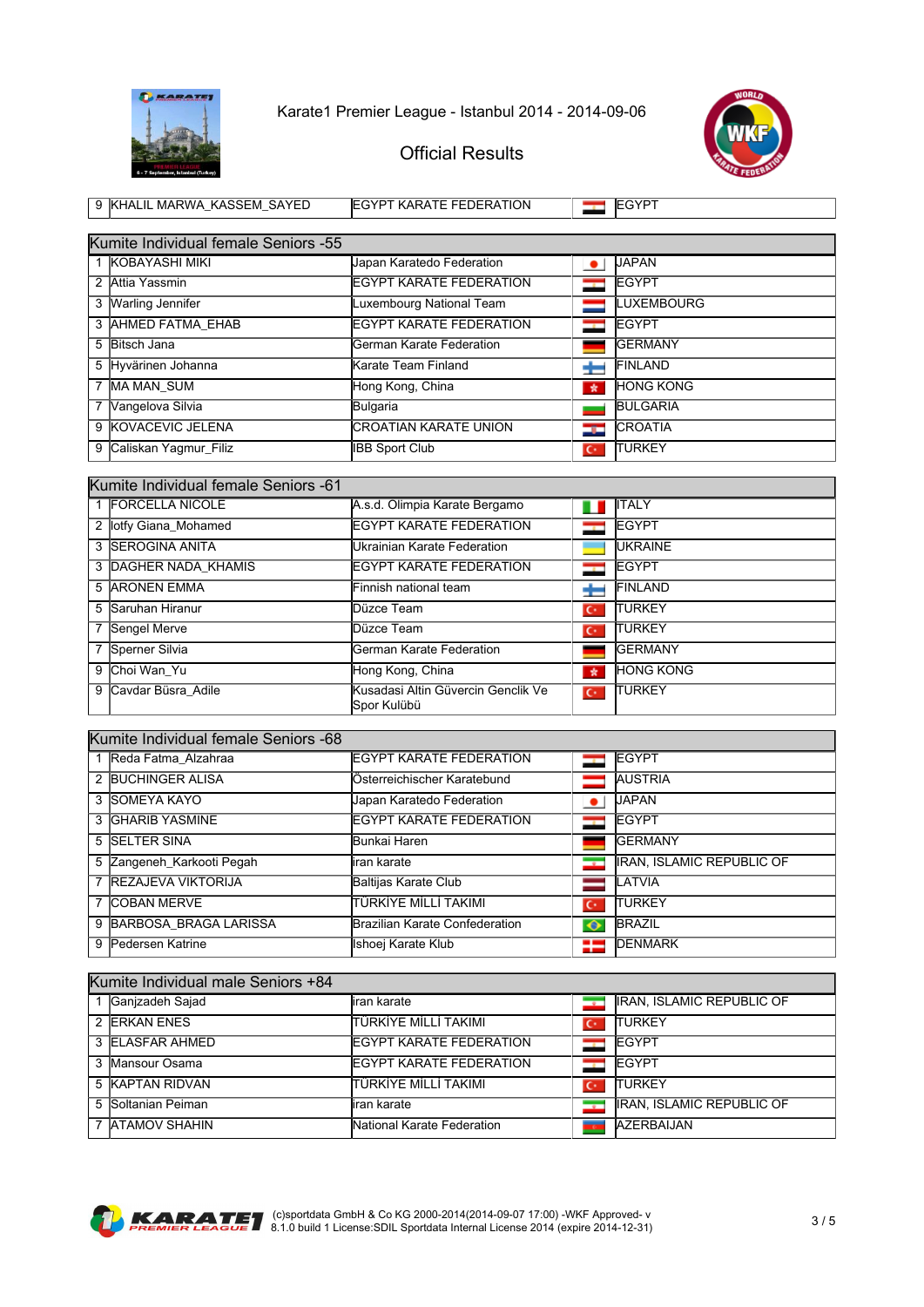



| <b>IMOTOVYLIN YEVHEN</b> | IUkrainian Karate Federation. |                | <b>IUKRAINE</b>          |
|--------------------------|-------------------------------|----------------|--------------------------|
| 9 IANTIKJ SIMON          | <b>IMakpetrol MKD</b>         |                | <b>IFYR of Macedonia</b> |
| 9 Bedri Mohamed          | Diursholms Karate Klubb       | $\blacksquare$ | <b>ISWEDEN</b>           |
| 11 ÖGELGE SEFA           | ISIYAH KUSAKSPOR KULÜBÜ       |                | <b>TURKEY</b>            |

| Kumite Individual male Seniors -60 |                             |                                   |                    |                                  |
|------------------------------------|-----------------------------|-----------------------------------|--------------------|----------------------------------|
|                                    | <b>MARESCA LUCA</b>         | <b>FIJLKAM ITALIA FEDERAZIONE</b> | ш                  | <b>ITALY</b>                     |
|                                    | 2 TKEBUCHAVA DAVID          | Georgia                           | ÷÷                 | <b>GEORGIA</b>                   |
|                                    | 3 Aly Mohamed               | <b>EGYPT KARATE FEDERATION</b>    | <b>The Control</b> | <b>EGYPT</b>                     |
|                                    | 3 SEMENTSOV VITALI          | Ukrainian Karate Federation       |                    | <b>IUKRAINE</b>                  |
|                                    | 5 Selvarajoo Senthilkumaran | Malaysia Karate Federation        | ≃                  | <b>MALAYSIA</b>                  |
|                                    | 5 Aliyev Sanan              | National Karate Federation        | <b>ALC UNI</b>     | <b>AZERBAIJAN</b>                |
|                                    | 7 SPITSIN SERGEY            | Russian Federation National Team  |                    | <b>RUSSIAN FEDERATION</b>        |
|                                    | 7 KARA ÄBDÜL KADIR          | İTÜRKİYE MİLLİ TAKIMI             | $\mathbf{C}^*$     | <b>TURKEY</b>                    |
|                                    | 9 Derafshipour Hamoon       | liran karate                      | ⊸                  | <b>IRAN, ISLAMIC REPUBLIC OF</b> |
|                                    | 9 CRESCENZO ANGELO          | ISHIRAI CLUB S. VALENTINO         | ш                  | <b>ITALY</b>                     |
|                                    | 11 Shalwan Abdulla          | <b>QATAR KARATE FEDERATION</b>    |                    | <b>QATAR</b>                     |
|                                    | 11 EKICI HIKMET ARIF        | İGÜLER SPOR KULÜBÜ                | $\mathbf{C}^*$     | <b>TURKEY</b>                    |

| Kumite Individual male Seniors -67 |                        |                                     |                          |                                  |
|------------------------------------|------------------------|-------------------------------------|--------------------------|----------------------------------|
|                                    | 1 Ahmadi_karyani Saeid | liran karate                        | $\overline{\phantom{a}}$ | <b>IRAN, ISLAMIC REPUBLIC OF</b> |
|                                    | 2 IDE VIVO GIANLUCA    | ISHIRAI CLUB S. VALENTINO           | ш                        | <b>I</b> ITALY                   |
|                                    | 3 HASANOV RAFIZ        | <b>I</b> National Karate Federation |                          | <b>AZERBAIJAN</b>                |
|                                    | 3 ALIYEV NIYAZI        | <b>I</b> National Karate Federation |                          | <b>AZERBAIJAN</b>                |
|                                    | 5 PATARIDZE DAVIT      | lGeorgia                            | ₩                        | <b>GEORGIA</b>                   |
|                                    | 5 AGHALARZADE TURAL    | National Karate Federation          | <b>TO</b>                | AZERBAIJAN                       |
|                                    | 7 Tadissi Yves Martial | Hungarian Karate Federation         |                          | <b>HUNGARY</b>                   |
|                                    | 7 Albathali Ahmad      | KUWAIT                              | −                        | <b>KUWAIT</b>                    |
|                                    | 9 ANGISHAN ABDULLAH    | İRISVANLAR SPOR KULÜBÜ              | $\overline{C}$           | <b>ITURKEY</b>                   |
| 9                                  | <b>Hilliard Brian</b>  | USA Karate                          | 또                        | <b>UNITED STATES</b>             |
|                                    | 11 Bodurov Svetoslav   | Bulgaria                            |                          | <b>BULGARIA</b>                  |
|                                    | 11 ALGHAMDI MUATH      | Saudi Arabia Karate Federation      |                          | <b>SAUDI ARABIA</b>              |

| Kumite Individual male Seniors -75 |                          |                                              |                          |                                  |
|------------------------------------|--------------------------|----------------------------------------------|--------------------------|----------------------------------|
|                                    | 1 <b>YAGCI SERKAN</b>    | İTÜRKİYE MİLLİ TAKIMI                        | $\mathbf{C}^*$           | <b>TURKEY</b>                    |
|                                    | 2 solyman ahmed          | <b>IEGYPT KARATE FEDERATION</b>              | $\overline{\phantom{a}}$ | <b>EGYPT</b>                     |
|                                    | 3 Asgari_ghoncheh Bahman | liran karate                                 |                          | <b>IRAN, ISLAMIC REPUBLIC OF</b> |
|                                    | 3 Watanabe Daisuke       | Japan Karatedo Federation                    | $\bullet$                | <b>UAPAN</b>                     |
|                                    | 5 ABDELRAHMAN OMAR AHMED | <b>IEGYPT KARATE FEDERATION</b>              | $\mathbf{r}$             | <b>IEGYPT</b>                    |
|                                    | 5 SADIKOVS RUSLANS       | Baltijas Karate Club                         |                          | <b>LATVIA</b>                    |
| 7                                  | Hassan_Beigi Ebrahim     | liran karate                                 | $\overline{\phantom{a}}$ | <b>IRAN, ISLAMIC REPUBLIC OF</b> |
| 7                                  | Almesfer Ahmad           | <b>KUWAIT</b>                                | −                        | KUWAIT                           |
|                                    | 9 ISONGVUT MUNTAEN       | ITHAILAND KARATE FED.                        |                          | <b>THAILAND</b>                  |
|                                    | 9 SMAILAGIC ENES         | KARATE KLUB CVETAN DIMOV -<br><b>ISKOPJE</b> | ₩                        | <b>IFYR of Macedonia</b>         |
|                                    | 11 ALASOUSI MOHAMMAD     | <b>KUWAIT</b>                                | −                        | KUWAIT                           |
|                                    | 11 Bitsch Noah           | lGerman Karate Federation                    |                          | <b>GERMANY</b>                   |